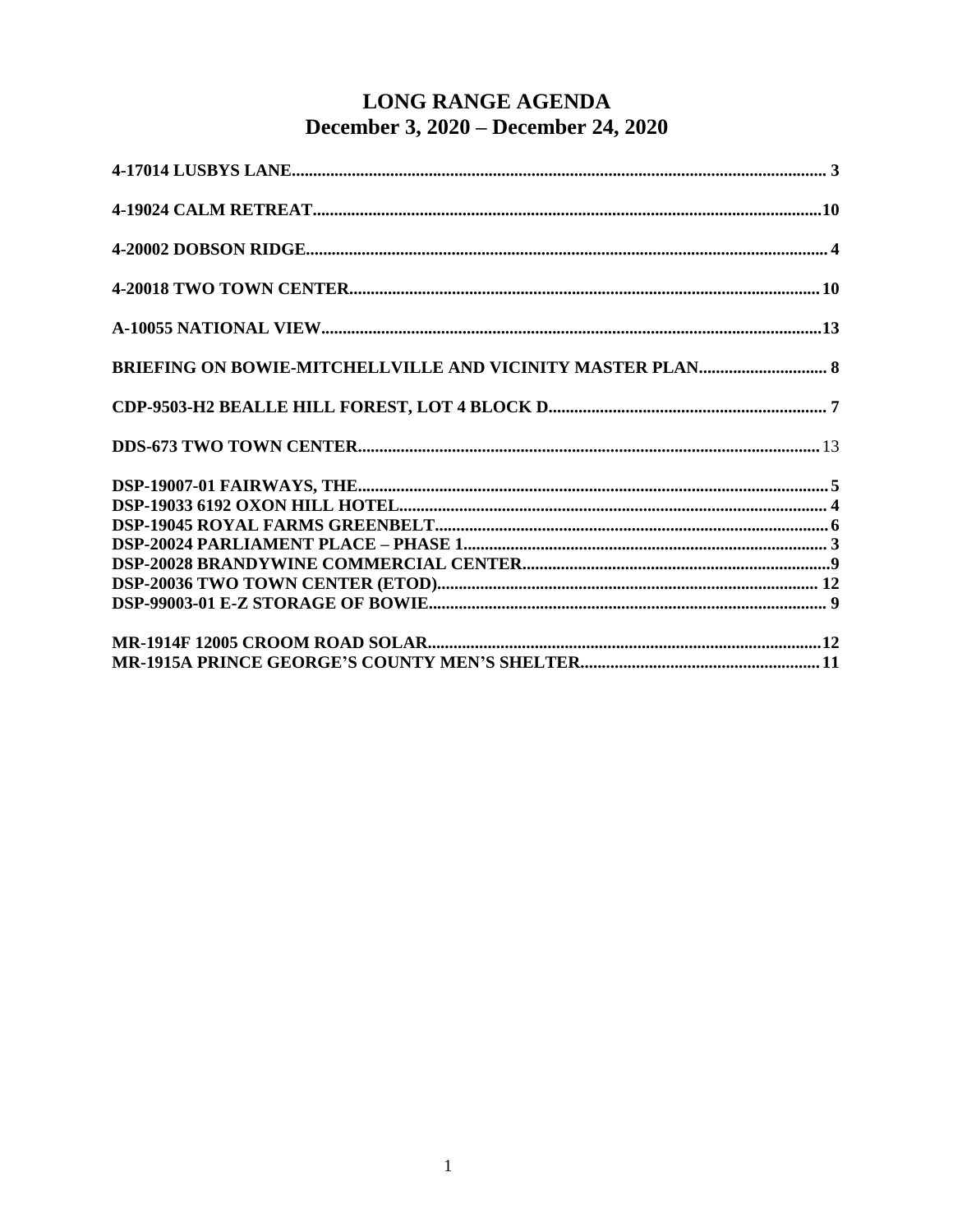Prince George's County Planning Department BOARD ACTION AND VOTE Andree Green Checkley, Esq., Planning Director

Final Plat of Subdivision (Inquiries call 301-952-3530)

#### 4D. **5-20143 KAINE PROPERTY**

Council District: 09 3 Parcels, I-4/M-I-O Zones (43.56 acres) 4-13001 Fee-in-lieu: No Located on the south side of Old Marlboro Pike, approximately 2,300 feet east of its intersection with Dower House Road. (PA 77) Pleasants Investments Ltd Partnership, Applicant Ben Dyer Associates, Inc., Engineer

Action must be taken on or before 12/17/2020.

STAFF RECOMMENDATION: APPROVAL (CONNER)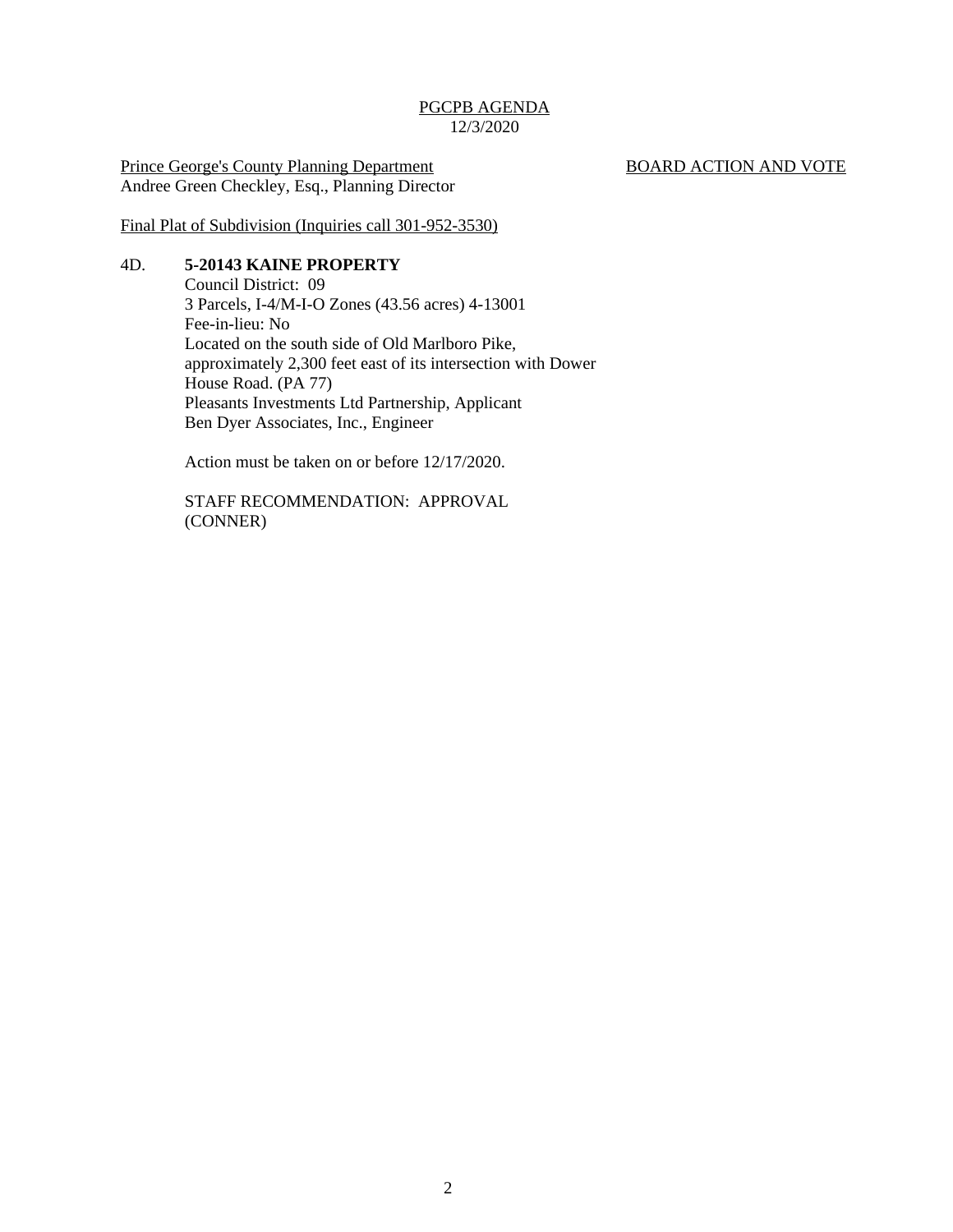Prince George's County Planning Department BOARD ACTION AND VOTE Andree Green Checkley, Esq., Planning Director

#### **REGULAR AGENDA**

#### DETAILED SITE PLAN (Inquiries call 301-952-3530)

5. **DSP-20024 PARLIAMENT PLACE – PHASE 1** (TCP) (AC) (VARIANCE) Council District: 05 Municipality: None Located on the south side of MD 704 (Martin Luther King Jr. Highway), approximately 720 feet west of its intersection with Parliament Place. (PA 70) I-1 Zone (2.48 acres) (9/25/2020) 4200 Parliament, LLC, Applicant **Request: Approval of a 128,383 square foot, 1,042-unit, consolidated storage facility, with 1,000 square feet of office.**

Action must be taken on or before 12/4/2020.

#### STAFF RECOMMENDATION:

- DSP-20024 APPROVAL with conditions
- TCP2-033-2020 APPROVAL
- AC-20011 APPROVAL
- VARIANCE APPROVAL

(BURKE)

#### PRELIMINARY PLAN OF SUBDIVISION (Inquiries call 301-952-3530)

#### 6. **4-17014 LUSBYS LANE**

(TCP) (VARIANCE) Council District: 09 Municipality: None Located on west side of Lusby's Lane, 950 feet south of its intersection with Lusby's Turn. (PA 85A) R-R/M-I-O Zones (32.13 acres) (9/25/2020) Tristate Development, LLC, Applicant **Request: 29 lots and 5 parcels for single-family detached development.**

Action must be taken on or before 12/4/2020.

#### STAFF RECOMMENDATION:

- 4-17014 APPROVAL with conditions
- TCP1-018-2020 APPROVAL with conditions
- VARIANCE  $25 122(b)(1)(G)$  APPROVAL

(HEATH)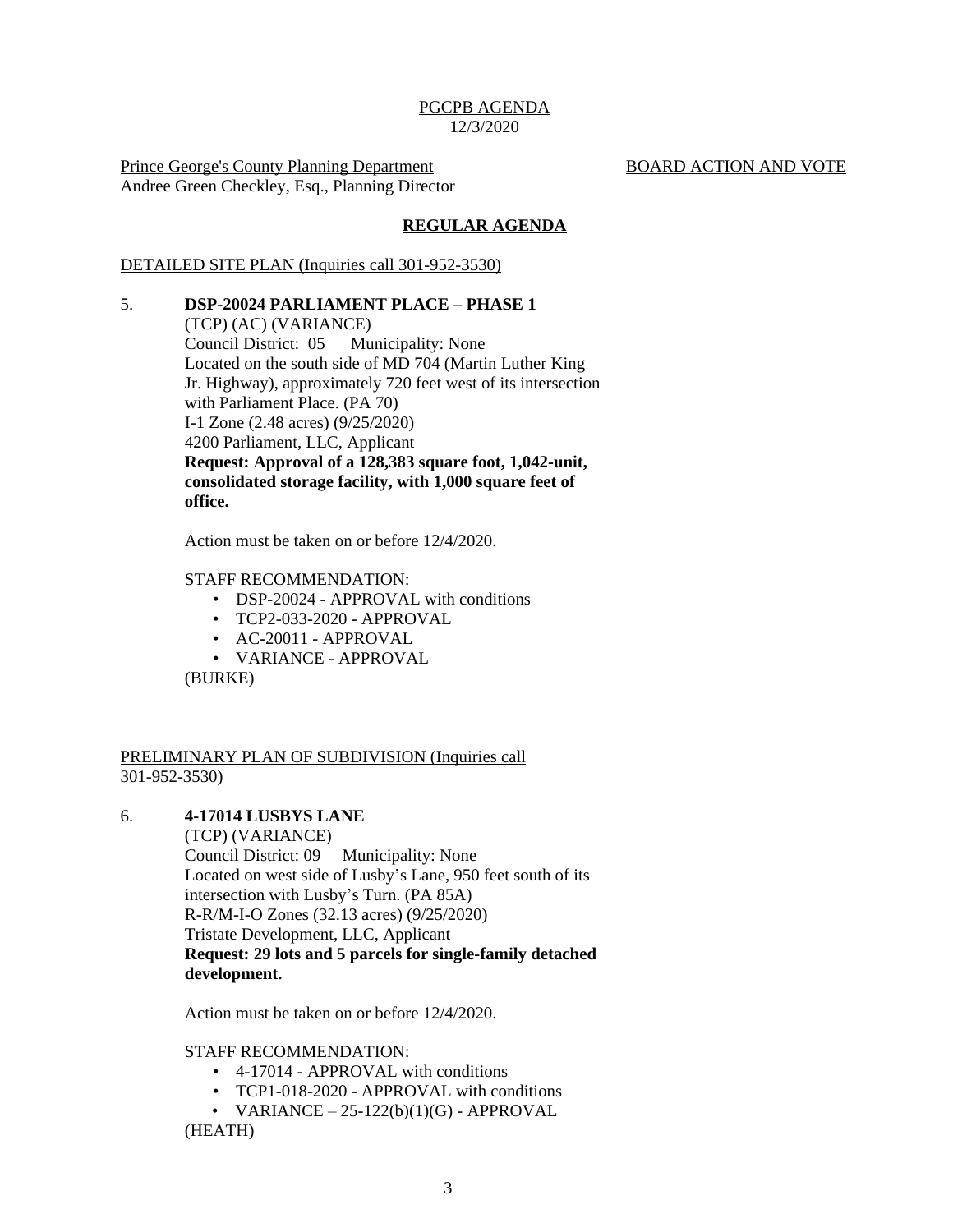Prince George's County Planning Department BOARD ACTION AND VOTE Andree Green Checkley, Esq., Planning Director

DETAILED SITE PLAN (Inquiries call 301-952-3530)

#### 7. **DSP-19033 6192 OXON HILL HOTEL**

(TCP–EXEMPT) Council District: 08 Municipality: None Located on the south side of MD 414 (Oxon Hill Road), approximately 145 feet west of Thompson Lane. (PA 76B) C-O Zone (1.63 acres) (7/7/2020) 6192 Oxon Hill West, Inc., Applicant **Request: Convert an existing 54,600-square-foot, five story office building into a 100-room hotel.**

Action must be taken on or before 12/16/2020.

STAFF RECOMMENDATION: APPROVAL with conditions (BISHOP)

#### PRELIMINARY PLAN OF SUBDIVISION (Inquiries call 301-952-3530)

#### 8. **NOTE: THIS ITEM WAS CONTINUED FROM THE PLANNING BOARD MEETING OF OCTOBER 8, 2020.**

#### **4-20002 DOBSON RIDGE**

(TCP) Council District: 09 Municipality: None Located on south side of McKendree Road, approximately 500 feet west of US 301 (Robert Crain Highway). (PA 85A) R-T Zone (80.94 acres) (7/9/2020) D.R. Horton, Applicant **Request: 196 Lots and 16 Parcels for single-family attached development.**

Action must be taken on or before 01/09/2021.

#### STAFF RECOMMENDATION:

- 4-20002 APPROVAL with conditions
- TCP1-013-2020 APPROVAL with conditions (HEATH)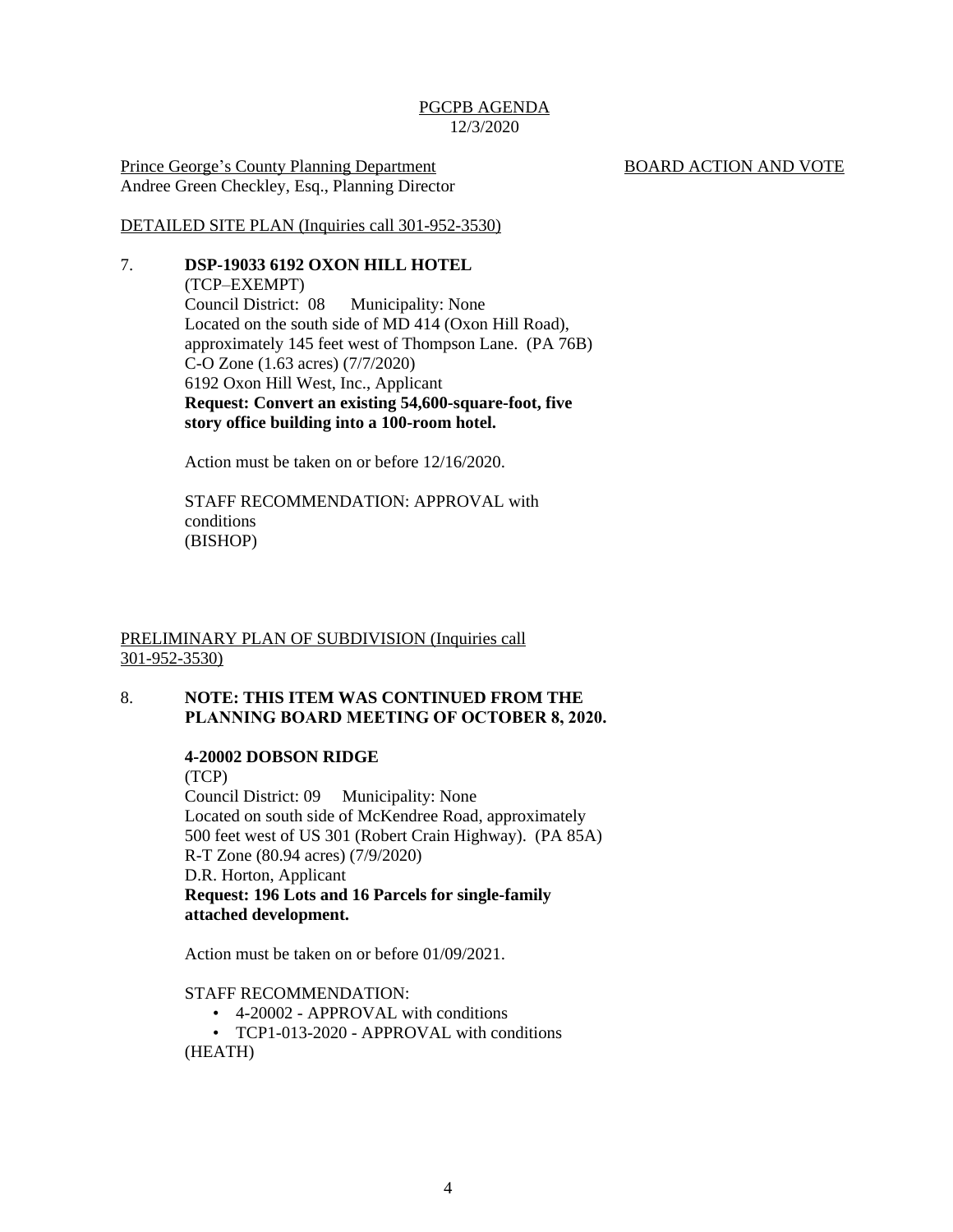Prince George's County Planning Department BOARD ACTION AND VOTE Andree Green Checkley, Esq., Planning Director

DETAILED SITE PLAN (Inquiries call 301-952-3530)

#### 9. **DSP-19007-01 FAIRWAYS, THE**

(TCP–EXEMPT) Council District: 04 Municipality: Bowie Located on the east side of Prospect Hill Road, approximately 230 feet north of Glenn Dale Boulevard. (PA 70) O-S/R-18C Zones (125.16 acres) (9/30/2020) SLDM, LLC, Applicant **Request: Architecture only for 8 single-family detached models by Dan Ryan Builders and 11 single-family detached models by K Hovnavian Homes.**

Action must be taken on or before 12/09/2020.

STAFF RECOMMENDATION: APPROVAL with conditions (BURKE)

WAIVER OF A FILING FEE FOR A CONSERVATION PLAN (Inquiries call 301-3530)

#### 10. **CP-20004 CAPITAL IMPROVEMENT PROJECT, 408 VISTA WAY STORM DRAIN**

Council District: 08 Municipality: None Located on the south side of vista way, approximately 1760 feet from the intersection of Broad Creek Drive and Riverview Road. (PA 80)

R-O-S/R-R Zones (0.40 acre) (11/9/2020)

Prince George's County Department of Environment, Applicant

#### **Request: Waiver of the Filing Fee**

STAFF RECOMMENDATION: APPROVAL (SPRADLEY)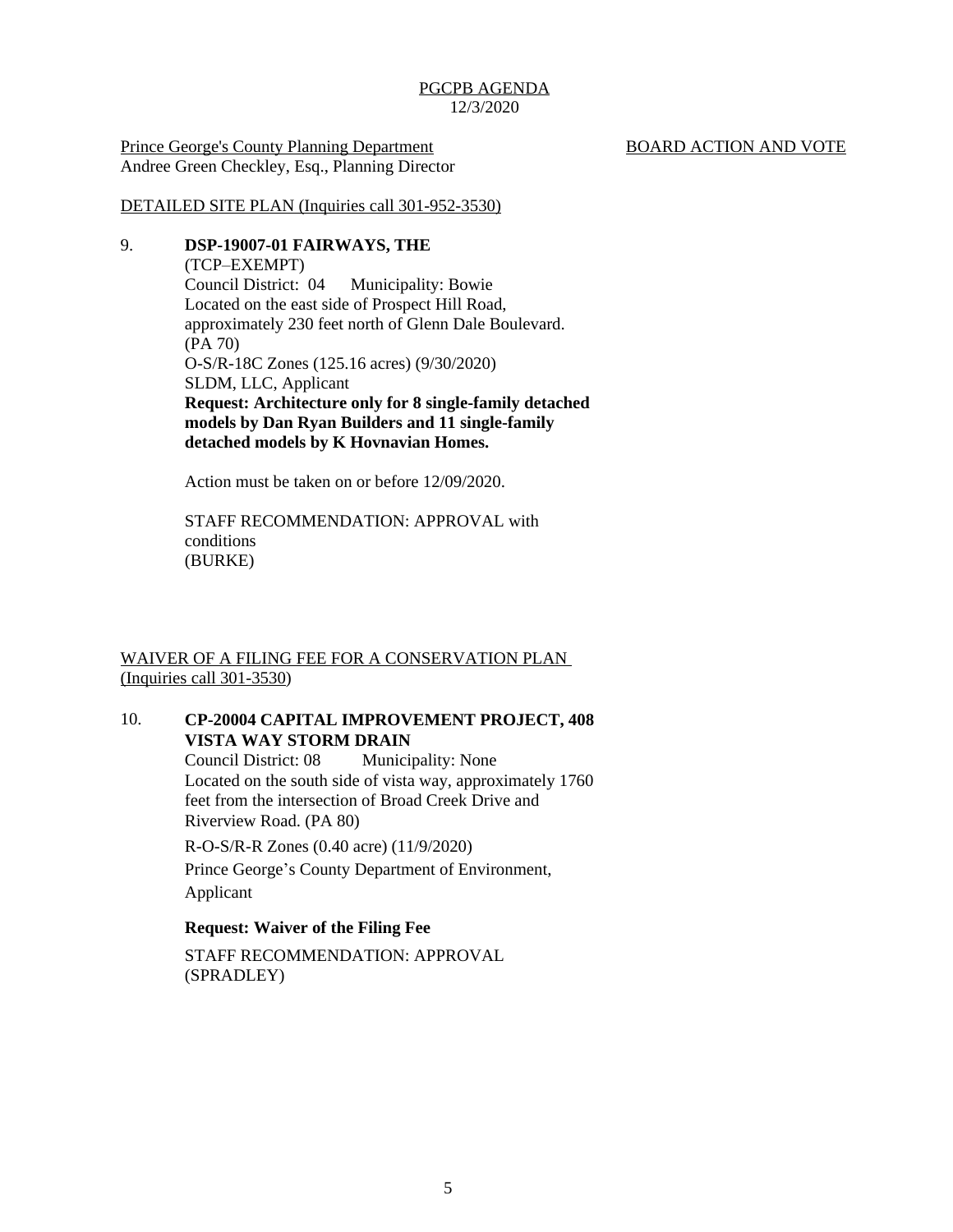Prince George's County Planning Department BOARD ACTION AND VOTE Andree Green Checkley, Esq., Planning Director

REQUEST A RECONSIDERATION HEARING FOR A DETAILED SITE PLAN (Inquiries call 301-952-3530)

11. **NOTE: This Detailed Site Plan was APPROVED by the Planning Board on October 29, 2020, and the Resolution was mailed out on November 17, 2020. Thomas H. Haller requests a reconsideration hearing for @.**

> **DSP-19045 ROYAL FARMS GREENBELT** (TCP) Council District: 04 Municipality: Greenbelt Located on the north side of MD 193 (Greenbelt Road), approximately 635 feet east of its intersection with Walker Drive. (PA 67) C-O Zone (4.07 acres) (6/16/2020) RF Greenbelt RE, LLC, Applicant **Request: Development of a 4,649-square-foot food and beverage store, a gas station, and a separate 4,368-square-foot commercial building.**

Action must be taken on or before 11/09/2020.

STAFF RECOMMENDATION: DISCUSSION (BOSSI)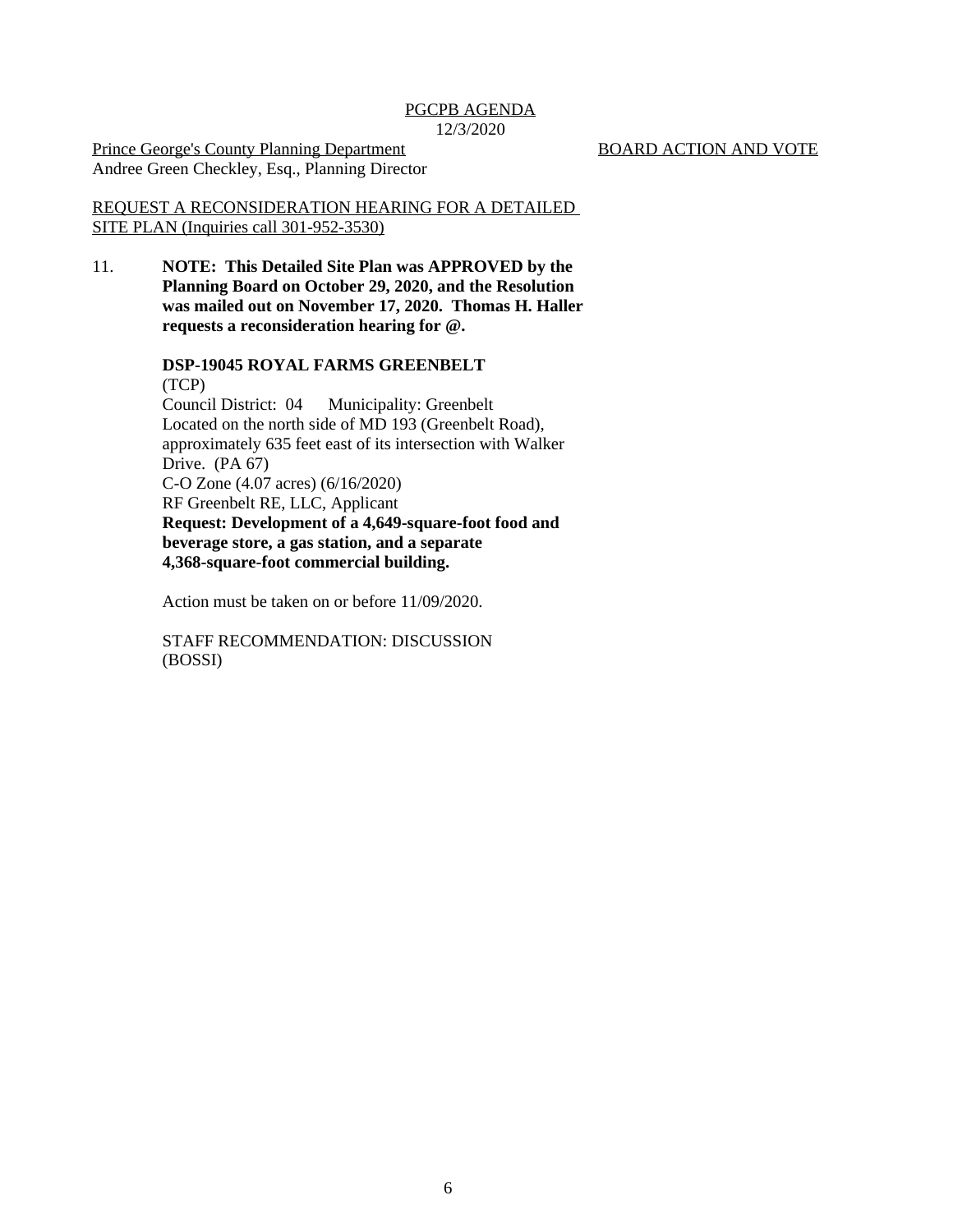Prince George's County Planning Department BOARD ACTION AND VOTE Andree Green Checkley, Esq., Planning Director

#### COMPREHENSIVE DESIGN PLAN (Inquiries call 301-952-3530)

#### 12. **NOTE: THIS ITEM WAS CONTINUED FROM THE PLANNING BOARD MEETING OF NOVEMBER 19, 2020.**

#### **NOTE: THIS ITEM WILL BE HEARD AT 11:00 A.M.**

#### **NOTE: THIS ITEM WILL BE HEARD BEFORE ITEM 13 (PGCPB NO. 2020-161).**

#### **CDP-9503-H2 BEALLE HILL FOREST, LOT 4 BLOCK D** (TCP) Council District: 09 Municipality: None Located at the terminus of the cul-de-sac of Farmhouse Road. (PA 84) R-L Zone (0.47 acre) (10/1/2020) Corrine Anyanwu, Applicant **Request: Addition of a 16-foot by 20-foot deck at the rear of an existing single-family detached dwelling.**

Action must be taken on or before 12/09/2020.

STAFF RECOMMENDATION: APPROVAL (BOSSI)

#### 13. **NOTE: THIS ITEM WAS CONTINUED FROM THE PLANNING BOARD MEETING OF DECEMBER 3, 2020.**

**NOTE: THIS ITEM WILL BE HEARD AFTER ITEM 12 (CDP-9503-H2).**

#### **DRAFT RESOLUTION – CASE HEARD ON NOVEMBER 19, 2020**

PGCPB NO. 2020-161 – CDP-9503-H2 – BEALLE HILL FOREST, LOT 4, BLOCK D

STAFF RECOMMENDATION: APPROVAL (BOSSI)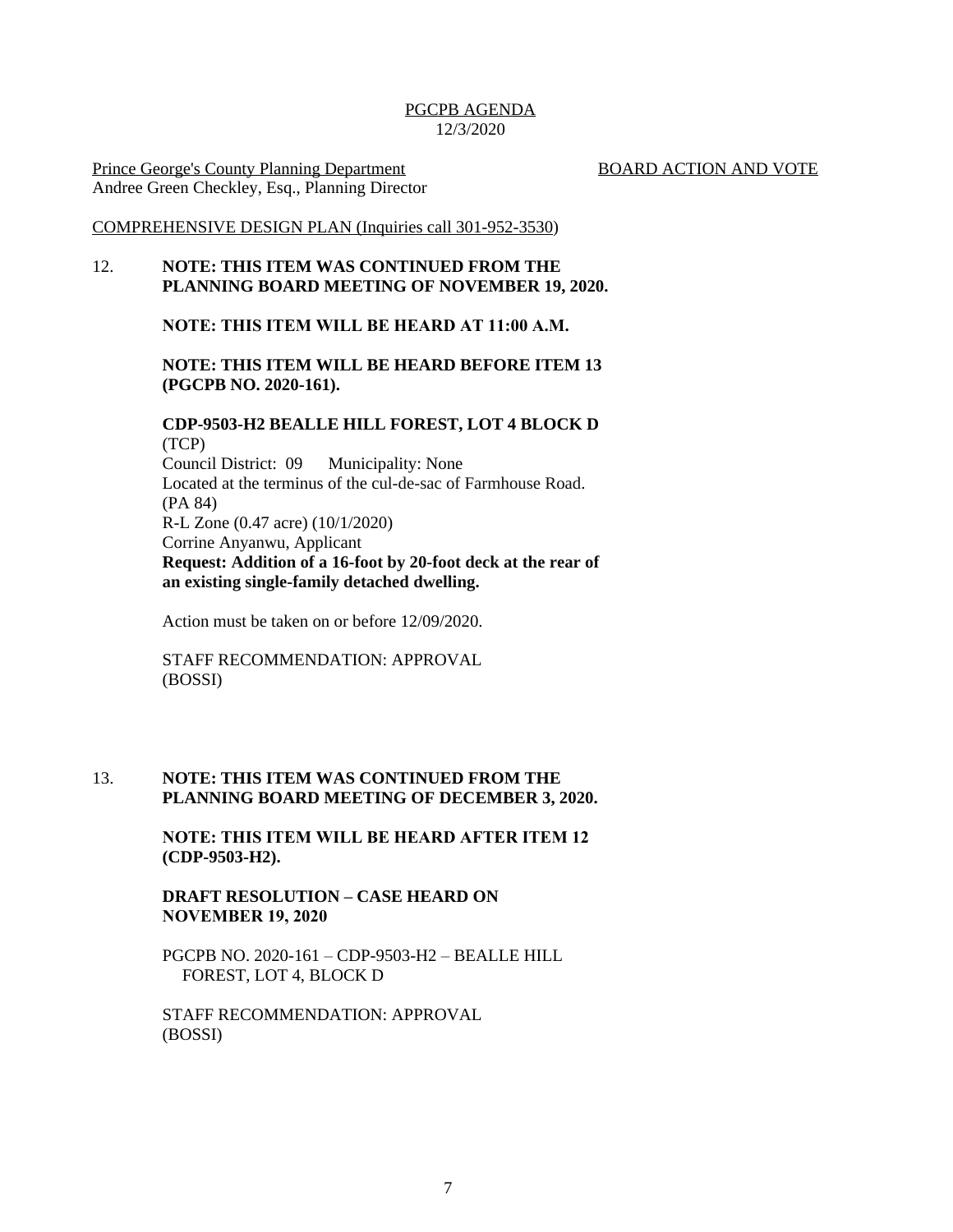Prince George's County Planning Department BOARD ACTION AND VOTE Andree Green Checkley, Esq., Planning Director

COMMUNITY PLANNING DIVISION (Inquiries call 301-952-3972)

#### 3C. **BRIEFING ON BOWIE-MITCHELLVILLE AND VICINITY MASTER PLAN**

Councilmanic Districts: 4, 6, and 9

#### **Request: Briefing**

STAFF RECOMMENDATION: INFORMATION (LESTER, ROWE)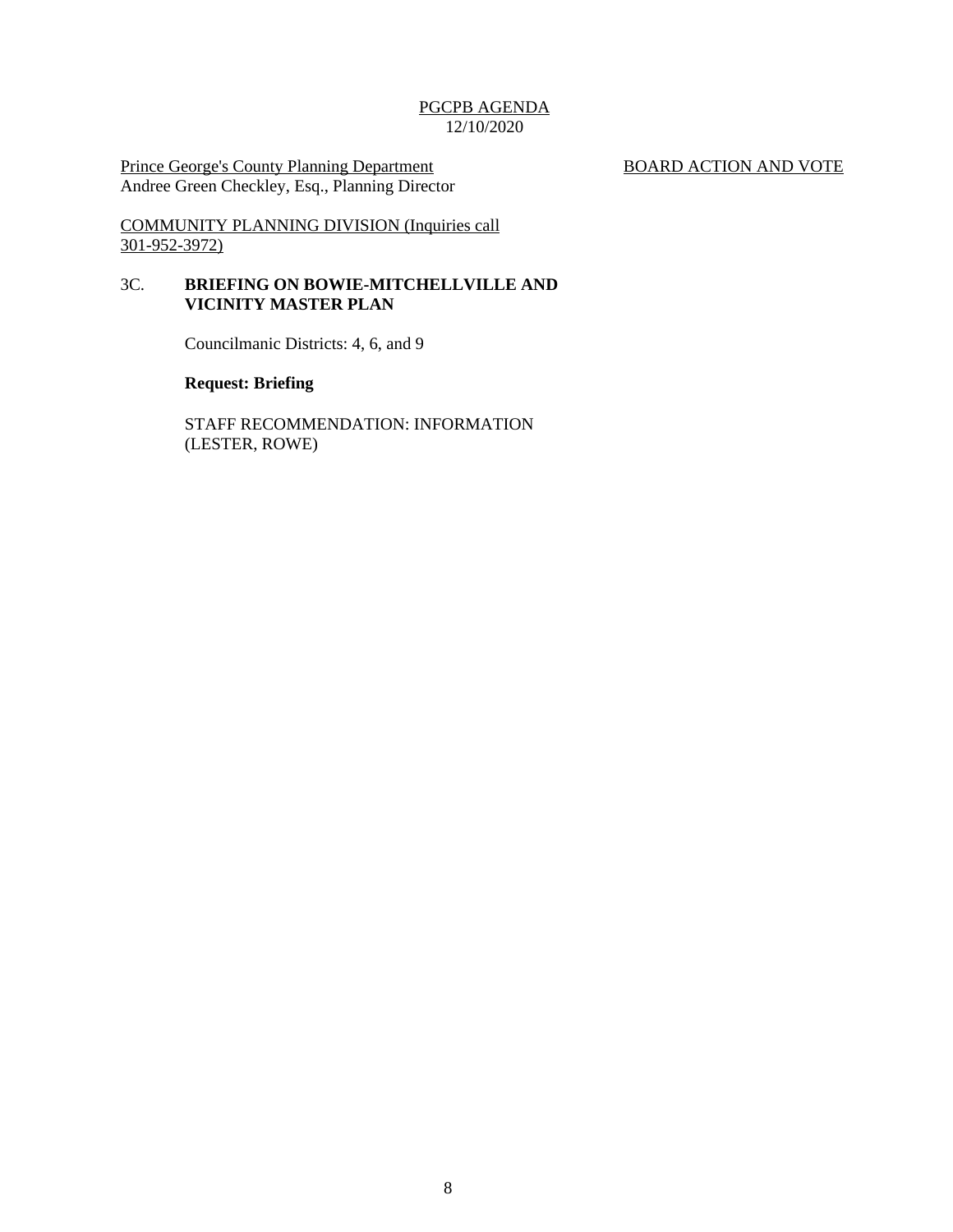Prince George's County Planning Department BOARD ACTION AND VOTE Andree Green Checkley, Esq., Planning Director

DETAILED SITE PLAN (Inquiries call 301-952-3530)

#### 5. **DSP-99003-01 E-Z STORAGE OF BOWIE**

(TCP–EXEMPT) Council District: 04 Municipality: Bowie Located northwest of the intersection of MD 197 and MD 450. (PA 71A) I-1 Zone (4.30 acres) (10/05/2020) Bowie Land, Applicant **Request: A 48,708-square-foot addition to an existing consolidated storage facility.** Action must be taken on or before 12/14/2020.

STAFF RECOMMENDATION: APPROVAL with conditions (BOSSI)

6. **DSP-20028 BRANDYWINE COMMERCIAL CENTER** (TCP)

Council District: 09 Municipality: None Located on the east side of US 301 (Robert Crain Highway), approximately 950 feet south of its intersection with Short Cut Road. (PA 85A) I-1 Zone (9.82 acres) (10/02/2020) Generation Properties, LLC., Applicant **Request: Construction of a 152,175-square-foot, 1,140-unit consolidated storage facility, with 1,500 square feet of office.**

Action must be taken on or before 12/11/2020.

#### STAFF RECOMMENDATION:

- DSP-20028 APPROVAL with conditions
- TCP2-034-2020 APPROVAL with conditions (BOSSI)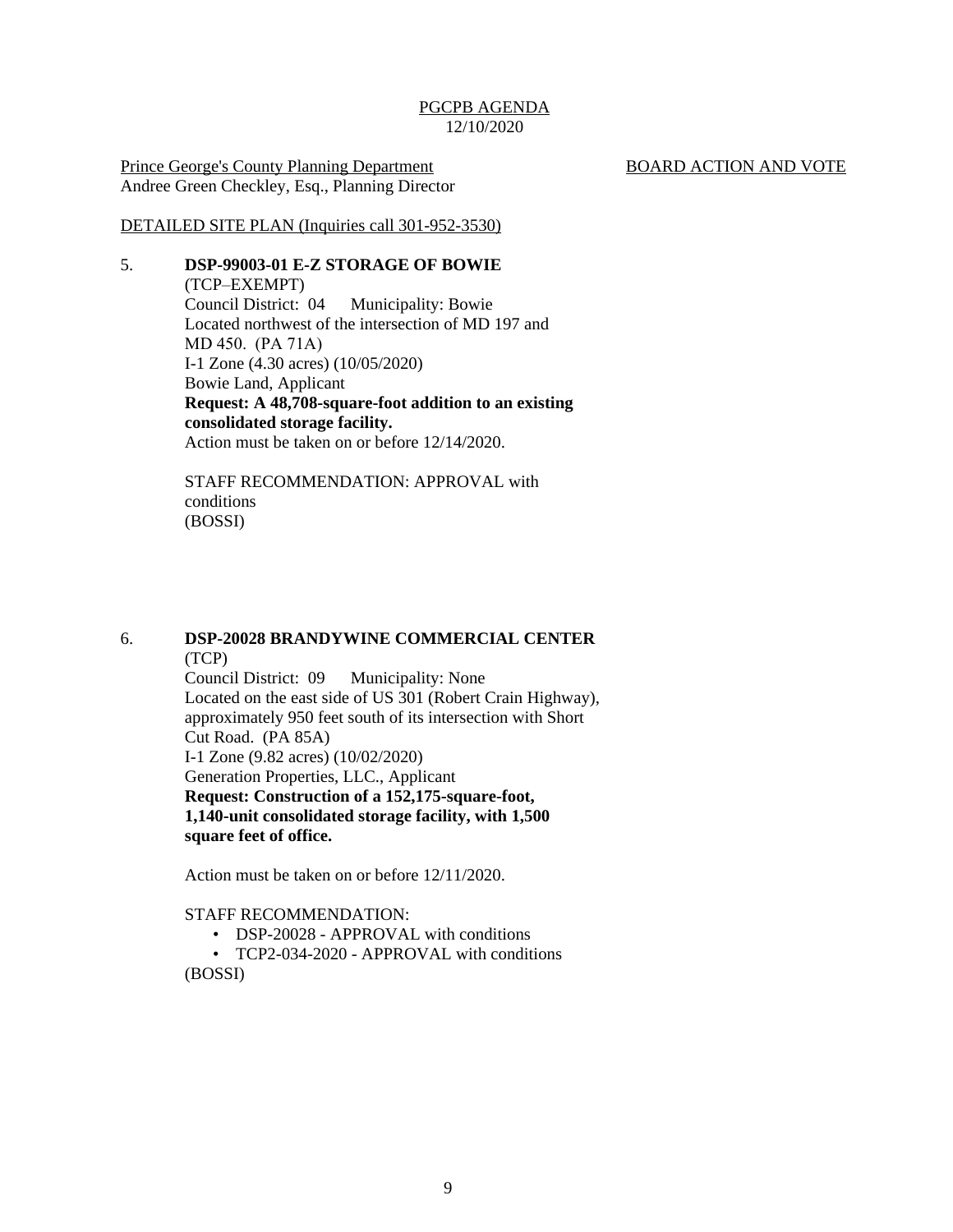Prince George's County Planning Department BOARD ACTION AND VOTE Andree Green Checkley, Esq., Planning Director

PRELIMINARY PLAN OF SUBDIVISION (Inquiries call 301-952-3530)

#### 7. **4-20018 TWO TOWN CENTER**

(TCP) (VARIANCE) Council District: 08 Municipality: N/A Located at northeast quadrant of the intersection of Auth and Capital Gateway Drive. (PA 76A) D-D-O/M-X-T/M-I-O Zones (9.04 acres) (10/22/2020) Two Town Center, LLC, Applicant **Request: One Parcel for development of a 260,360-square-foot office building and 89,030-square-foot parking garage.** 

Action must be taken on or before 1/15/2021.

#### STAFF RECOMMENDATION:

- 4-20018 APPROVAL with conditions
- TCP1-021-2020 APPROVAL with conditions
- VARIANCE APPROVAL

(HEATH)

#### 8. **NOTE: THIS CASE WAS CONTINUED FROM THE PLANNING BOARD MEETING OF NOVEMBER 12, 2020.**

#### **4-19024 CALM RETREAT**

(TCP) (VARIATION) Council District: 09 Municipality: None Located on the southbound side of US 301 (Robert Crain Highway), approximately 2,100 feet north of its intersection with Chaddsford Drive. (PA 85A) M-X-T Zone (71.94 acres) (7/2/2020) Calm Retreat, LLC, Applicant **Request: 488 lots and 58 parcels for single-family attached dwellings and 20,000-square-feet of commercial development.** 

Action must be taken on or before 12/20/2020.

#### STAFF RECOMMENDATION:

- 4-19024 APPROVAL with conditions
- TCP1-007-2019 APPROVAL with conditions
- VARIATION APPROVAL

(SIEVERS)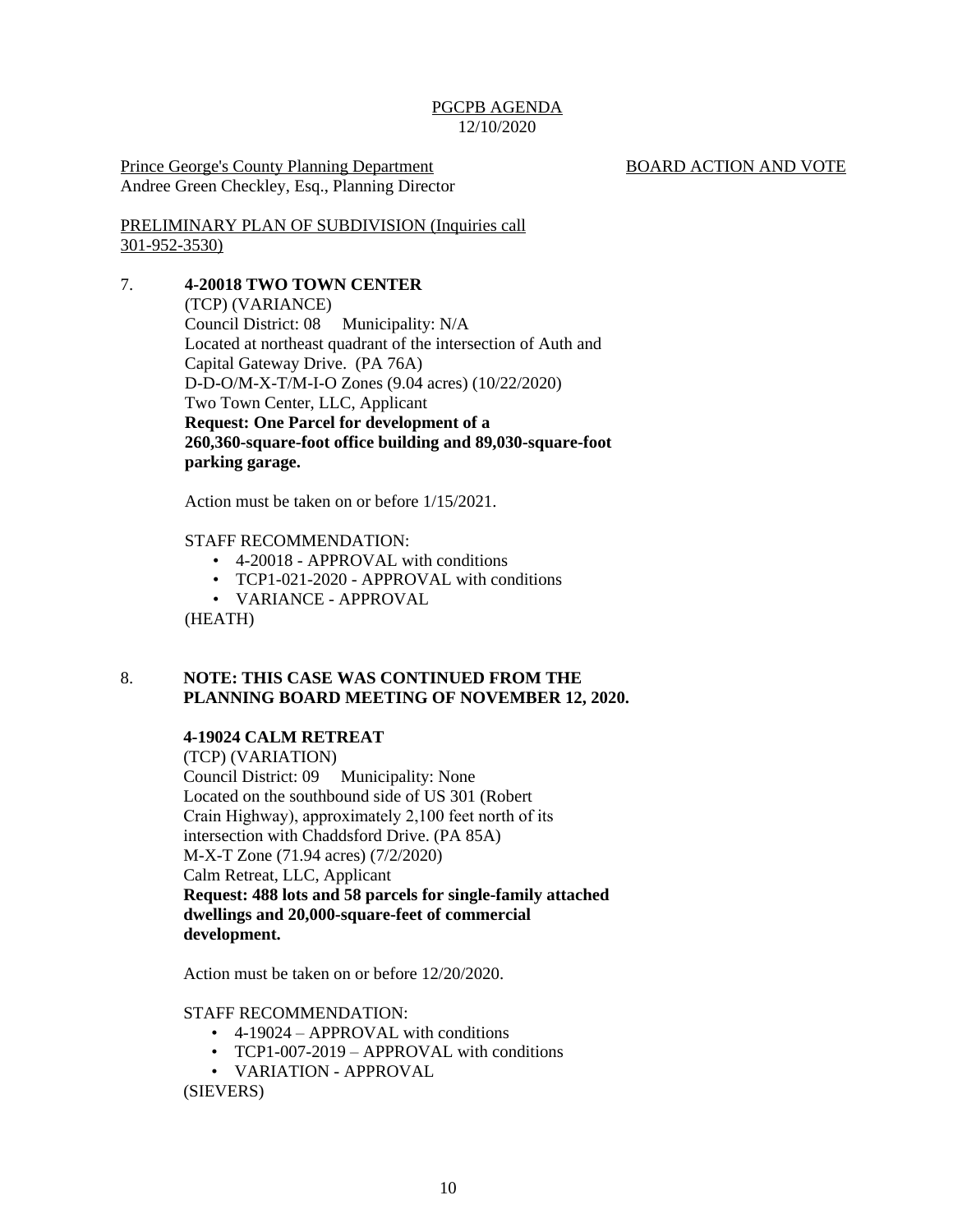Prince George's County Planning Department BOARD ACTION AND VOTE Andree Green Checkley, Esq., Planning Director

COUNTYWIDE PLANNING DIVISION (Inquiries call 301-952-3680)

#### 9. **MR-1915A PRINCE GEORGE'S COUNTY MEN'S SHELTER**

Council District: 07 Municipality: None Located 0.36 mile south of the intersection of Central Avenue and Addison Road south. (PA 75A) Zone: R-55 (2.63 acres) Date Accepted: 7/15/2019 Prince George's County Office of Central Services, Applicant

#### **Request: Replace existing men's shelter.**

STAFF RECOMMENDATION: Receive public testimony (OSEI)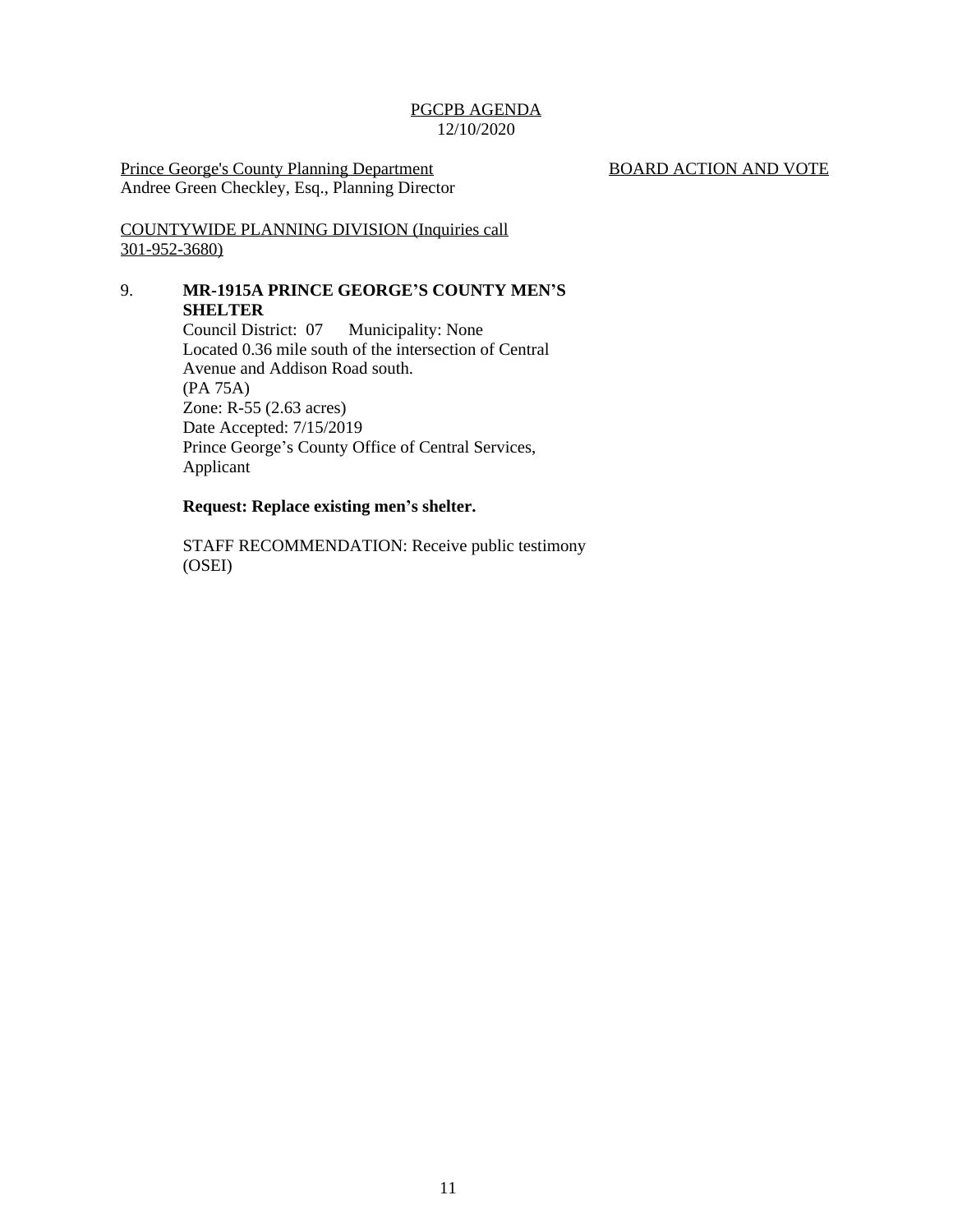Prince George's County Planning Department BOARD ACTION AND VOTE Andree Green Checkley, Esq., Planning Director

COUNTYWIDE PLANNING DIVISION (Inquiries call 301-952-3680)

#### 5. **MR-1914F 12005 CROOM ROAD SOLAR**

Council District: 09 Municipality: None Located on Croom Road between Candy Hill Road and Molly Berry Road. (PA 86A) Zone: O-S (102.63 acres) Date Accepted: 9/2/2020 ICFTS MD Solar, LLC, Applicant

#### **Request: A proposed solar energy system generating 1.5 MW of electrical energy to the local community.**

Action must be taken on or before TBD.

STAFF RECOMMENDATION: Accept the recommendation of staff and transmit to the applicant (HASAN)

#### DETAILED SITE PLAN (Inquiries call 301-952-3530)

#### 6. **NOTE: THIS ITEM IS COMPANION WITH ITEM 7 (DDS-673).**

#### **DSP-20036 TWO TOWN CENTER (ETOD)** (TCP) (AC)

Council District: 09 Municipality: None Located at the northeast quadrant of Capital Gateway Drive and Brittania Way. (PA 76A) D-D-O/M-X-T/M-I-O Zones (9.04 acres) (10/22/2020) Two Town center, LLC., Applicant **Request: Detailed Site Plan for a 260,360-square-foot federal office building and a 290-space parking garage.** 

Action must be taken on or before @.

STAFF RECOMMENDATION:

• DSP-20036 -  $@$ • TCP2-038-2020- @ (ZHANG)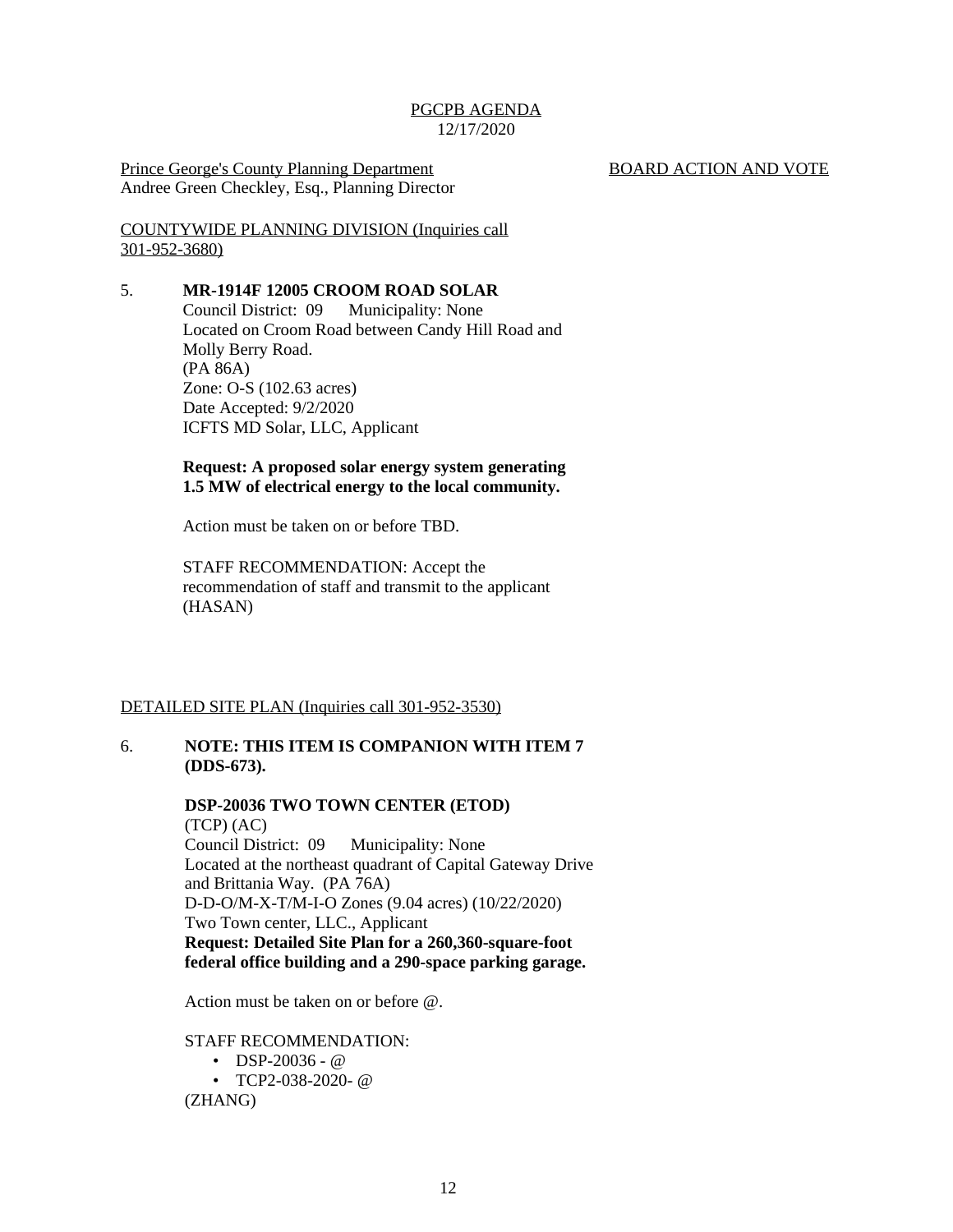Prince George's County Planning Department BOARD ACTION AND VOTE Andree Green Checkley, Esq., Planning Director

DEPARTURE FROM DESIGN STANDARDS (Inquiries call 301-952-3530)

#### 7. **NOTE: THIS ITEM IS COMPANION WITH ITEM 6 (DSP-20036).**

**DDS-673 TWO TOWN CENTER** Council District: 09 Municipality: None Located at the northeast quadrant of Capital Gateway Drive and Brittania Way. (PA 76A) D-D-O/M-X-T Zones (9.04 acres) (10/22/2020) Two Town center, LLC., Applicant **Request: Departure from design standards for uniform parking space size in the parking garage.**

STAFF RECOMMENDATION: @ (ZHANG)

#### ZONING SECTION ITEM (Inquiries call 301-952-3530)

#### 8. **A-10055 NATIONAL VIEW**

Council District: 08 Municipality: None Located approximately 1,000 feet north of the I-495 (Capital Beltway) at Woodrow Wilson Bridge and MD 210 (Indian Head Highway). (PA 76A) R-R/R-55 Zones (17.77 acres) (8/28/2020) Harbor View, LLC, Applicant **Request: Rezone property from R-R and R-55 Zones to the M-X-T Zone.**

STAFF RECOMMENDATION: DISAPPROVAL (SIEVERS)